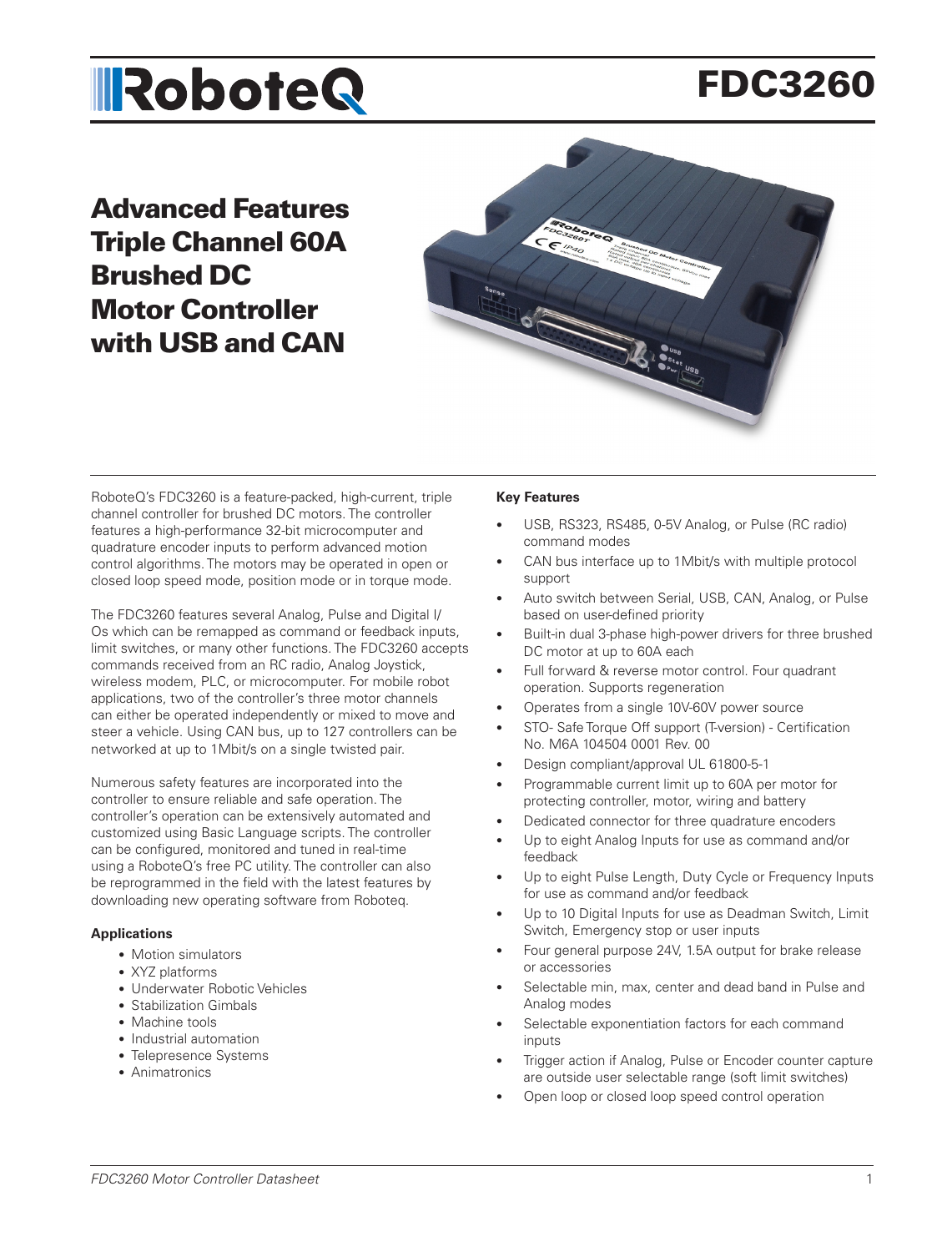

- Closed loop position control with encoder, analog or pulse/ frequency feedback
- Torque mode
- PID control loop
- Built-in Battery Voltage and Temperature sensors
- Optional backup power input for powering safely the controller if the main motor batteries are discharged
- Power Control wire for turning On or Off the controller from external microcomputer or switch
- No consumption by output stage when motors stopped
- Regulated 5V output for powering RC radio, RF Modem, sensors or microcomputer
- Separate Programmable acceleration and deceleration for each motor
- Ultra-efficient 2.0 mOhm ON resistance MOSFETs
- Selectable triggered action if Amps is outside user- selected range
- Short circuit protection
- Overvoltage and Undervoltage protection
- Watchdog for automatic motor shutdown in case of command loss
- Overtemperature protection
- Diagnostic LED
- ABS plastic enclosure with heat conducting bottom plate
- Efficient heat sinking. Operates without a fan in most applications.
- Dustproof and weather resistant. IP40 rating
- Power wiring 0.25" Faston tabs
- 5.5" (139.7mm) L, 5.5" W (139.7mm), 1.0" (25mm) H
- -40º to +85º C operating environment
- $\bullet$  1 lbs (500g)
- Easy configuration, tuning and monitor using provided PC utility
- Field upgradeable software for installing latest features via the Internet Orderable Product References

#### Orderable Product References

| <b>Reference</b> | Number of Channels   Amps/Channel |    | <b>Volts</b> | <b>Ethernet</b> | <b>Resolver</b> |
|------------------|-----------------------------------|----|--------------|-----------------|-----------------|
| <b>FDC3260</b>   |                                   | 60 | 60           | No              | No              |
| <b>FDC2360T</b>  |                                   | 60 | 60           | Νo              | Yes             |
| <b>FDC2360E</b>  |                                   | 60 | 60           | Yes             | Νo              |
| <b>FDC2360TE</b> |                                   | 60 | 60           | Yes             | Yes             |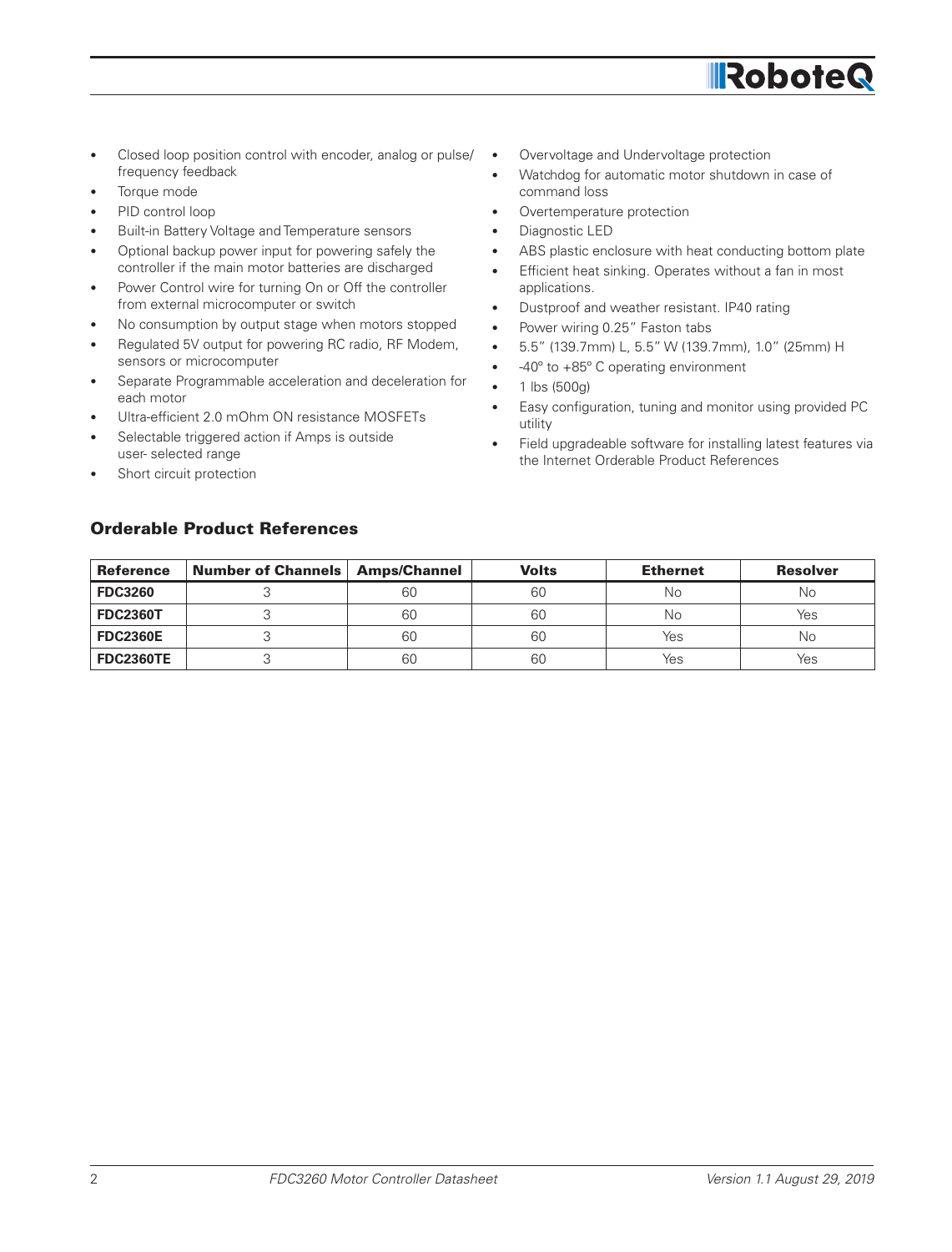### Important Safety Disclaimer

**Dangerous uncontrolled motor runaway condition can occur for a number of reasons, including, but not limited to: command or feedback wiring failure, configuration error, faulty firmware, errors in user script or user program, or controller hard- ware failure.**

**The user must assume that such failures can occur and must make their system safe in all conditions. Roboteq will not be liable in case of damage or injury as a result of product misuse or failure.**

#### Power Wires Identifications and Connection

Power connections are made by means of Faston tabs located at the back of the controller.



FIGURE 1. FDC3260 Front View



FIGURE 2. FDC3260 Rear View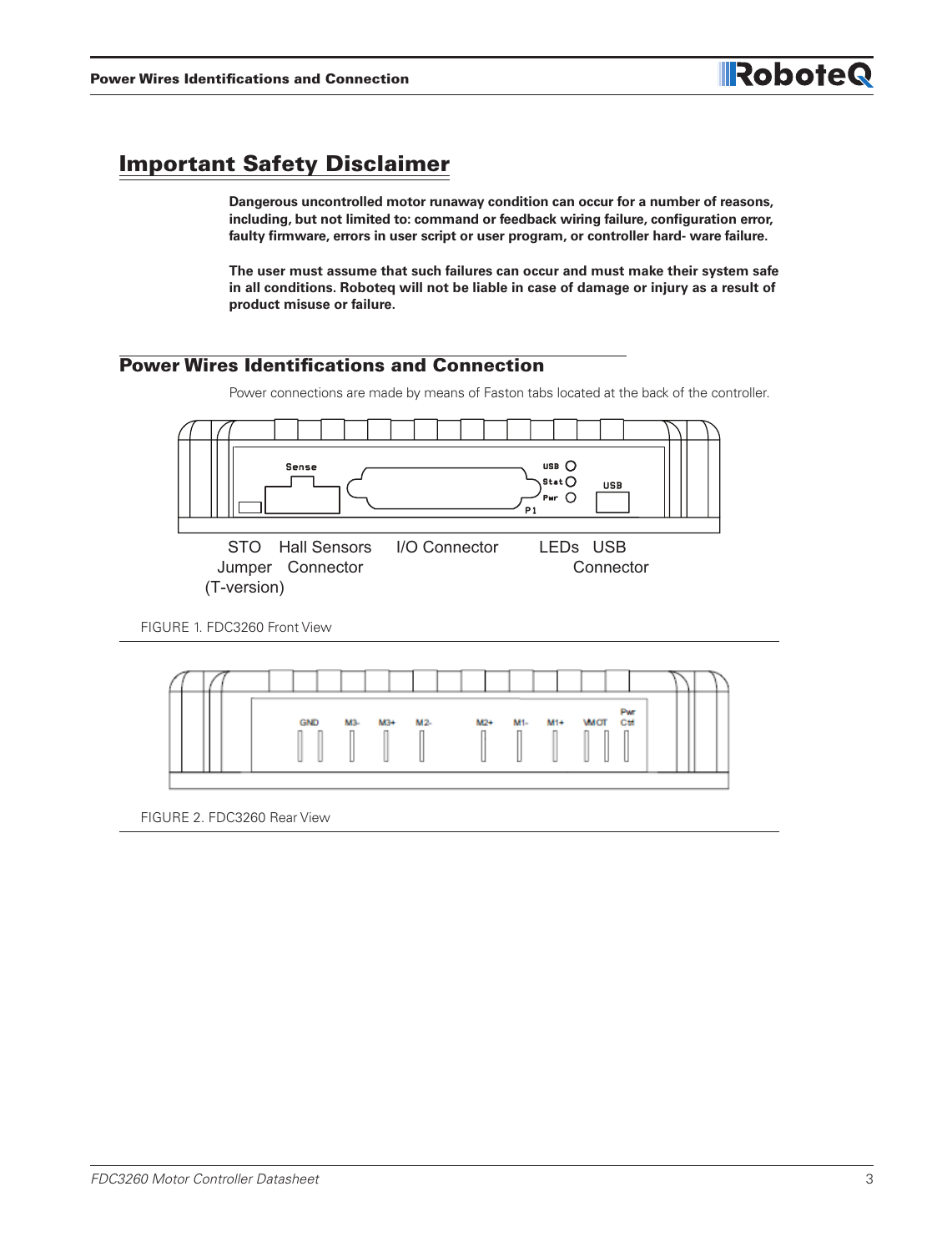

Figure 3, below, shows how to wire the controller and how to turn power On and Off.

FIGURE 3. Powering the Controller. Thick lines identify MANDATORY connections

### Important Warning

**Carefully follow the wiring instructions provided in the Power Connection section of the User Manual. The information on this datasheet is only a summary.**

#### Mandatory Connections

It is imperative that the controller is connected as shown in the above diagram in order to ensure a safe and trouble-free operation. All connections shown as thick black lines line are mandatory. The controller must be powered On/Off using switch SW1on the PwrCtrl tab. Use a suitable high-current fuse F1 (check table 8) as a safety measure to prevent damage to the wiring in case of major controller malfunction.

#### Emergency Switch or Contactor

The battery must be connected in permanence to the controller's Vmot tabs via a high-power emergency switch or contactor SW2 as additional safety measure. The user must be able to deactivate the switch or contactor at any time, independently of the controller state.

#### Electrostatic Discharge Protection

In accordance with IEC 61000-6-4, Roboteq Motor Controllers are designed to withstand ESD up to 4kV touch and 8kV air gap. This protection is implemented without any additional external connections required.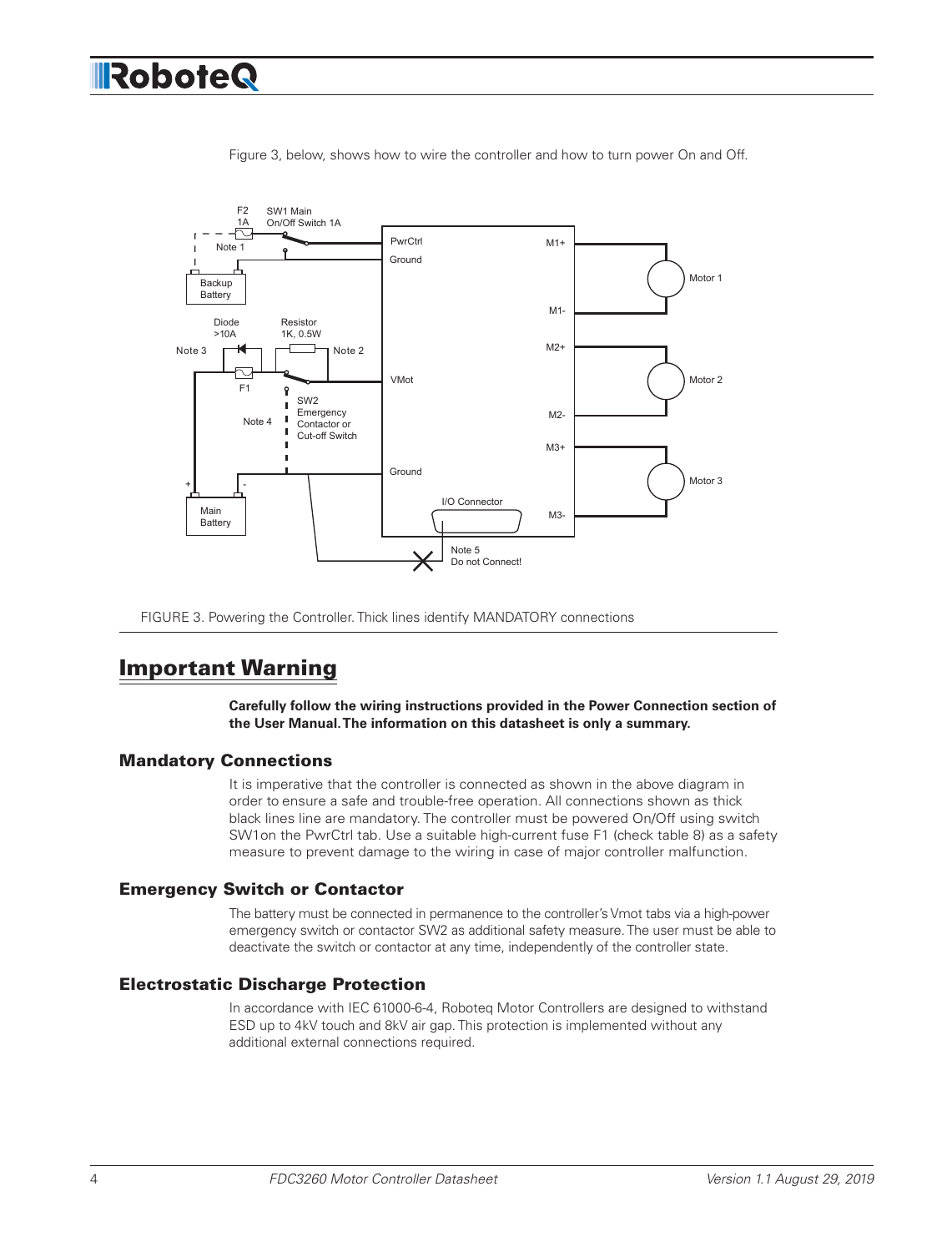

**Robote** 

#### Precautions and Optional Connections

Note 1: Backup battery to ensure motor operation with weak or discharged batteries, connect a second battery to the Power Control wire/terminal via the SW1 switch.

Note 2: Use precharge 1K, 0.5W Resistor to prevent switch arcing.

Note 3: Insert a high-current diode to ensure a return path to the battery during regeneration in case the fuse is blown.

Note 4: Optionally ground the Vmot tabs when the controller is Off if there is any concern that the motors could be made to spin and generate voltage in excess of 60V.

Note 5: Connect the controller's bottom plate to a wire connected to the Earth while the charger is plugged in the AC main, or if the controller is powered by an AC power supply. Note 6: Be sure not to create a path from the ground pins on the I/O connector and the battery minus terminal.

#### Use of Safety Contactor for Critical Applications

An external safety contactor must be used in any application where damage to property or injury to person can occur because of uncontrolled motor operation resulting from failure in the controller's power output stage.



FIGURE 4. Contactor Wiring Diagram

The contactor coil must be connected to a digital output configured to activate when "No MOSFET Failure". The controller will automatically deactivate the coil if the output is expected to be off and battery current of 1A or more is measured for more than 0.5s. This circuit will not protect against other sources of failure such as those described in the "Important Safety Disclaimer" on page 3.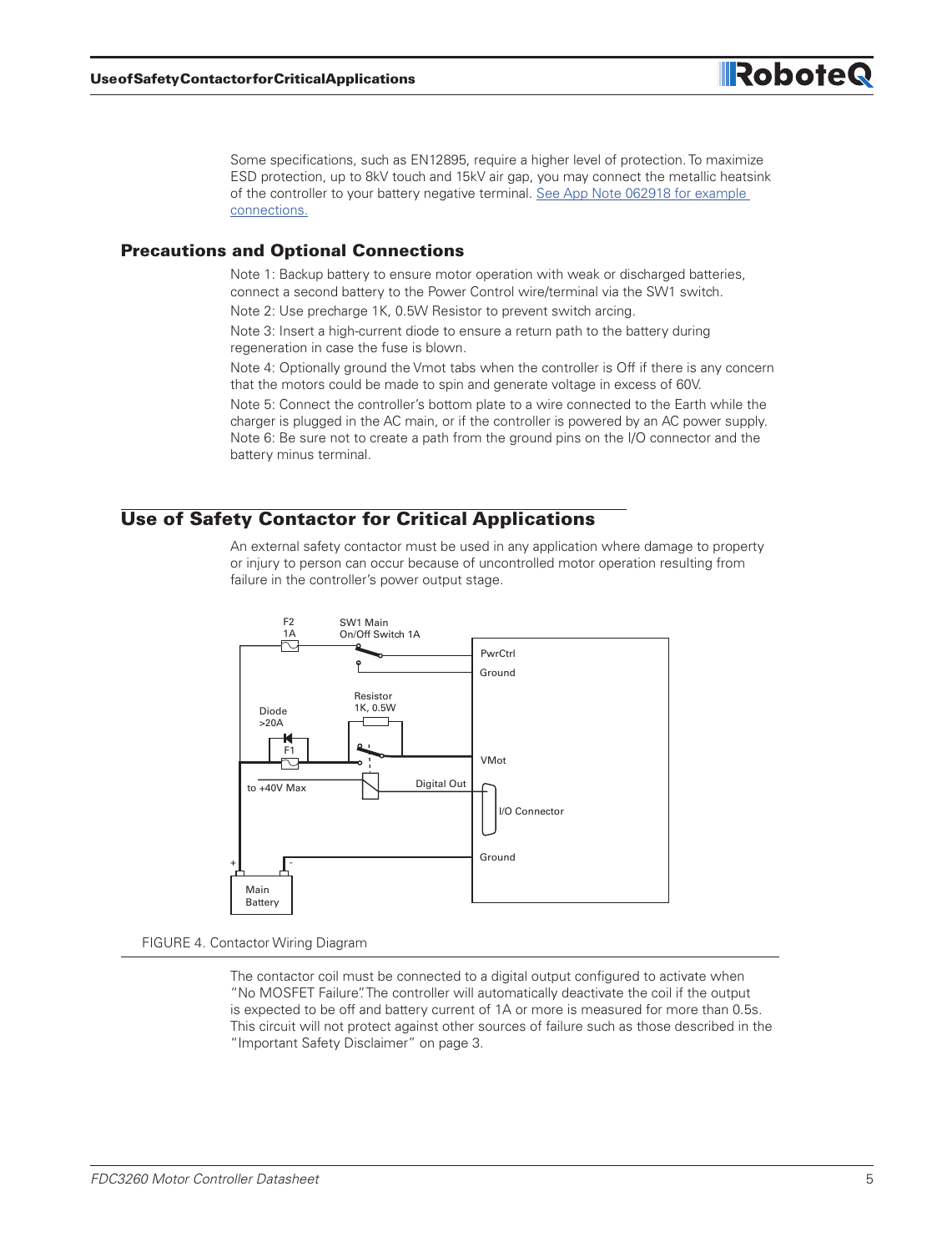# **IRoboteQ**

#### Controller Mounting

During motor operation, the controller will generate heat that must be evacuated. The published amps rating can only be fully achieved if adequate cooling is provided. Good conduction cooling can be achieved by having the bottom surface of the case making direct contact with a metallic surface (chassis, cabinet). The mounting has to be like that, so that the thermal-safety limits are not exceeded.

#### Encoder Connection

Connection to the Encoders is done using a special connector on the front side of the controller. The connector is a 10-pin Molex Microfit 3.0, ref. 43025-1000. Pin assignments are in Table 1, below.



|  |  | FIGURE 5. Encoder Connector |
|--|--|-----------------------------|
|--|--|-----------------------------|

#### TABLE 1.

| <b>Pin Number</b>   |    |        |        |        |        |
|---------------------|----|--------|--------|--------|--------|
| Row Ch1             | 5V | Enc3 A | Enc1 B | Enc1 A | Ground |
| Row Ch <sub>2</sub> | 5V | Enc3 B | Enc2 B | Enc2 A | Ground |

#### Connection to SSI Absolute Encoder

The controller can use motors equipped with absolute angle sensors with SSI interface. When enabled, the SSI signals are found on the 10-pin Molex connector that is otherwise used for the Encoders. The controller issues a differential clock signal and expects a differential data signal from the encoder. When two motors are used, these signals must be connected to both sensors. Serial data from each sensor is captured on separate input pins.

TABLE 3.

| <b>Pin Number</b> |    |                      |          |        |            |
|-------------------|----|----------------------|----------|--------|------------|
| Row 1             | 5V | $\cap$ $\vee$<br>しLN | Data 2 – | Data 1 | <b>GND</b> |
| Row 2             | 5V | $Clock +$            | Data 2 + | Data 1 | <b>GND</b> |

#### Commands and I/O Connections

Connection to RC Radio, Microcomputer, Joystick and other low current sensors and actuators is done via the DB25 connector. The functions of many pins vary depending on controller model and user configuration. Pin assignments are found in the table below.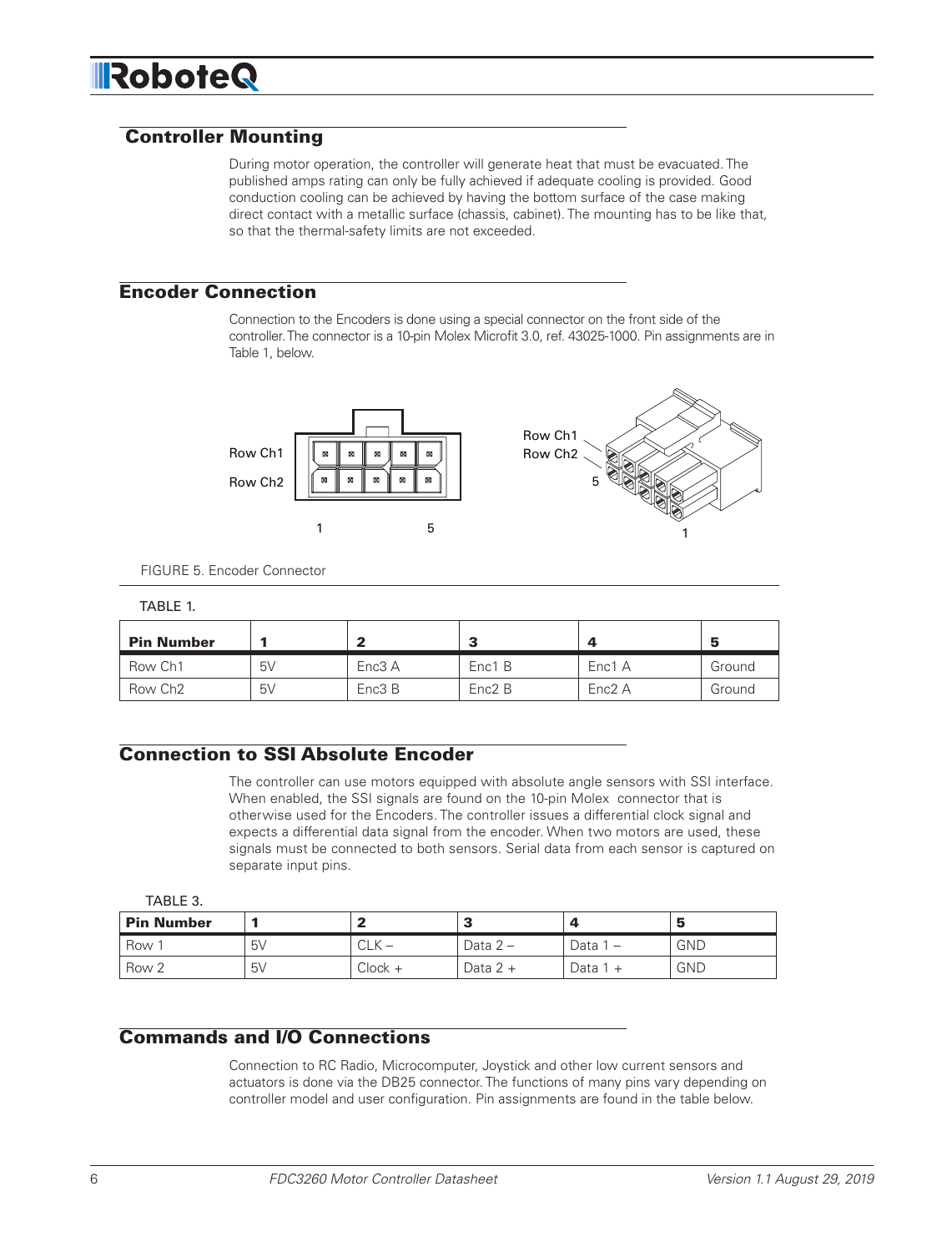

FIGURE 6. Main Connector Pin Locations

#### TABLE 2.

| <b>Connector Pin</b>                                                                 | Power      | <b>Dout</b>       | Com           | <b>Pulse</b>    | Ana              | <b>Dinput</b>        | Enc $(4)$ | <b>Default Config</b> |
|--------------------------------------------------------------------------------------|------------|-------------------|---------------|-----------------|------------------|----------------------|-----------|-----------------------|
| $\mathbf{1}$                                                                         | <b>GND</b> |                   |               |                 |                  |                      |           |                       |
| 14                                                                                   | 5VOut      |                   |               |                 |                  |                      |           |                       |
| 2                                                                                    |            |                   | <b>RSTxD</b>  |                 |                  |                      |           | <b>RS232Tx</b>        |
| 15                                                                                   |            |                   |               | RC1             | ANA1             | <b>DIN1/STO1 (2)</b> |           | RCRadio1 (3)          |
| 3                                                                                    |            |                   | <b>RS RxD</b> |                 |                  |                      |           | RS232Rx               |
| 16                                                                                   |            |                   |               | RC <sub>2</sub> | ANA <sub>2</sub> | DIN2/STO2 (2)        |           | RCRadio2 (3)          |
| $\overline{4}$                                                                       |            |                   |               | RC3             | ANA3             | DIN <sub>3</sub>     |           | AnaCmd1 (1)           |
| 17                                                                                   |            |                   |               | RC4             | ANA4             | DIN4                 |           | AnaCmd2 (1)           |
| 5                                                                                    | <b>GND</b> |                   |               |                 |                  |                      |           |                       |
| 18                                                                                   |            | DOUT1             |               |                 |                  |                      |           | Motor Brake 1         |
| $6\,$                                                                                |            | DOUT <sub>2</sub> |               |                 |                  |                      |           | Motor Brake 2         |
| 19                                                                                   |            | DOUT3             |               |                 |                  |                      |           | Contactor             |
| $\overline{7}$                                                                       |            | DOUT4             |               |                 |                  |                      |           | Unused                |
| 20                                                                                   |            |                   | CANH          |                 |                  |                      |           | Unused                |
| 8                                                                                    |            |                   | CANL          |                 |                  |                      |           | Unused                |
| 21                                                                                   |            |                   |               | RC <sub>5</sub> | ANA <sub>5</sub> | DIN <sub>5</sub>     | ENC1A     | Unused                |
| $9\,$                                                                                |            |                   |               |                 |                  | DIN9                 |           | Unused                |
| 22                                                                                   |            |                   |               | RC6             | ANA6             | DIN <sub>6</sub>     | ENC1B     | Unused                |
| 10                                                                                   |            |                   |               |                 |                  | <b>DIN10</b>         |           | Unused                |
| 23                                                                                   |            |                   | RS485+        |                 |                  |                      |           | RS485 +               |
| 11                                                                                   |            |                   | RS485-        |                 |                  |                      |           | $RS485 -$             |
| 24                                                                                   |            |                   |               | RC7             | ANA7             | DIN7                 | ENC3A     | Unused                |
| 12                                                                                   |            |                   |               | RC <sub>8</sub> | ANA8             | DIN <sub>8</sub>     | ENC3B     | Unused                |
| 25                                                                                   | 5VOut      |                   |               |                 |                  |                      |           |                       |
| 13                                                                                   | <b>GND</b> |                   |               |                 |                  |                      |           |                       |
| Note 1: Analog command is disabled in factory default configuration.                 |            |                   |               |                 |                  |                      |           |                       |
| Note 2: STO functionality only available in T versions. See STO section for details. |            |                   |               |                 |                  |                      |           |                       |

Note 3: Pulse input enable by default on firmware version prior to v2.0

Note 4: Enc inputs are activated in DB25 connector in firmware v2.0 or later and only if Molex input is configured as SSI Input. In that case only Enc 1 and Enc 3 can be used and user has to install 1K pull up resistor between each Enc signal and 5VOut.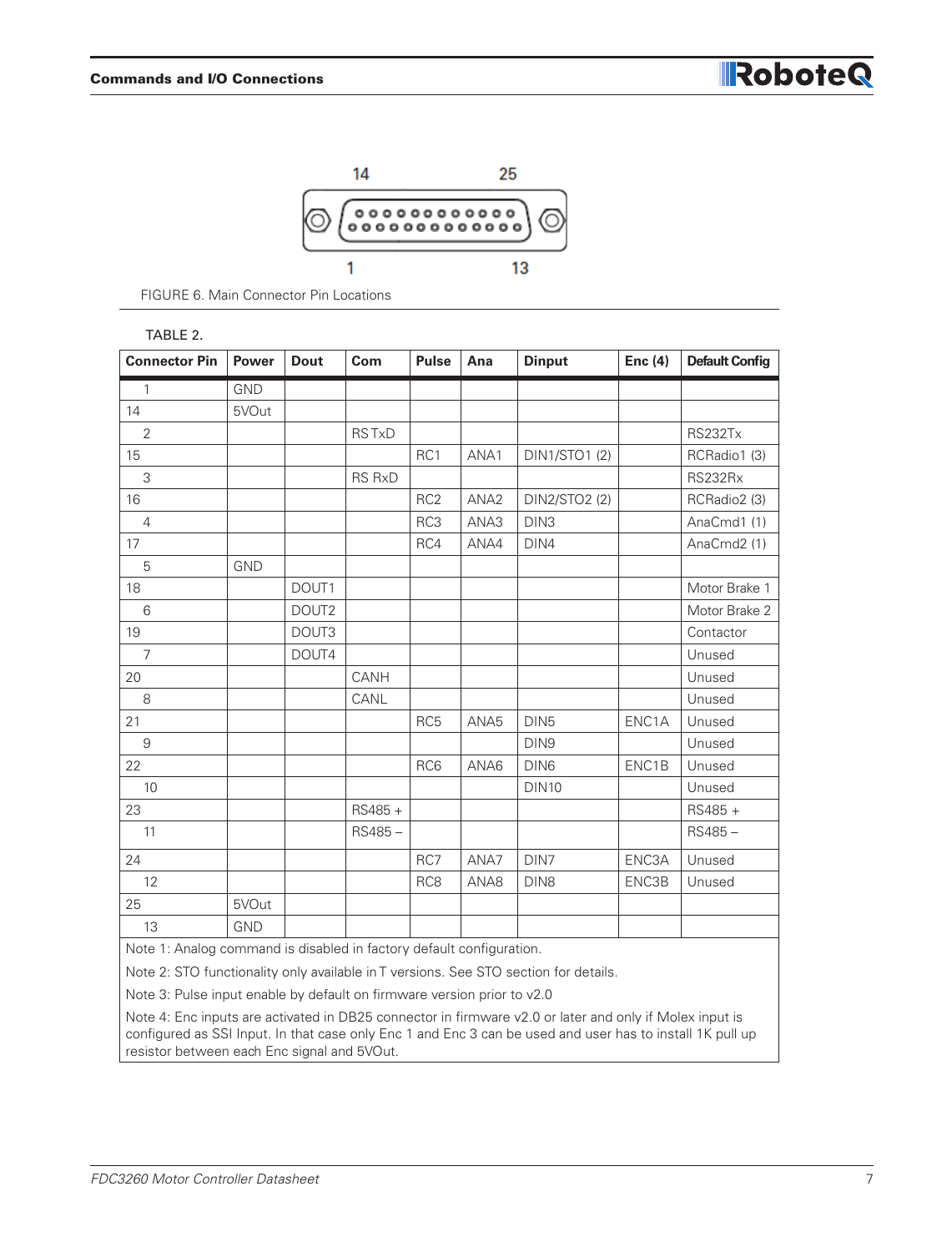# **IRoboteQ**

#### Default I/O Configuration

While the controller can be configured so that practically any Digital, Analog and RC pin can be used for any purpose, the controller's factory default configuration provides an assignment that is suitable for most applications. Figure 7, below shows how to wire the controller to two analog potentiometers, an RC radio, and the RS232 port. It also shows how to connect two outputs to motor brake solenoids and another output to an external status LED. You may omit any connection that is not required in your application. The controller automatically arbitrates the command priorities depending on the presence of a valid command signal in the following order: 1-RS232, 2-RC Pulse, 3-None. If needed, use the Roborun+ PC Utility to change the pin assignments and the command priority order.



FIGURE 7. Factory Default Pins Assignment

#### Enabling Analog Commands

For safety reasons, the Analog command mode is disabled by default. To enable the Analog mode, use the PC utility and set Analog in Command Priority 2 or 3 (leave Serial as priority 1). Note that by default the additional securities are enabled and will prevent the motor from starting unless the potentiometer is centered, or if the voltage is below 0.25V or above 4.75V. The drawing shows suggested assignment of Pot 1 to ANA1 and Pot 2 to ANA4. Use the PC utility to enable and assign analog inputs.

#### USB Communication

Use USB only for configuration, monitoring and troubleshooting. USB is not a reliable communication method when used in an electrically noisy environment. Communication will not always recover after it is lost without unplugging and replugging the connector, or restarting the controller. RS232 is the preferred method of communication when interfacing to a computer. USB and CAN can operate at the same time on the FDC3260. Plugging USB to a computer will not disable the CAN interface.

#### RS485 Communication

RS485 is an industry standard for defining serial communication. Due to its balanced signalling, RS485 is effective over distances, even if other electrical signals are present. Its stability makes it well suited to connect multiple receivers to a single network.

You can operate RS485 in half-duplex mode and it is well suited for use with the Modbus protocol. On the 25-pin connector, RS485+ and RS485- pins are present.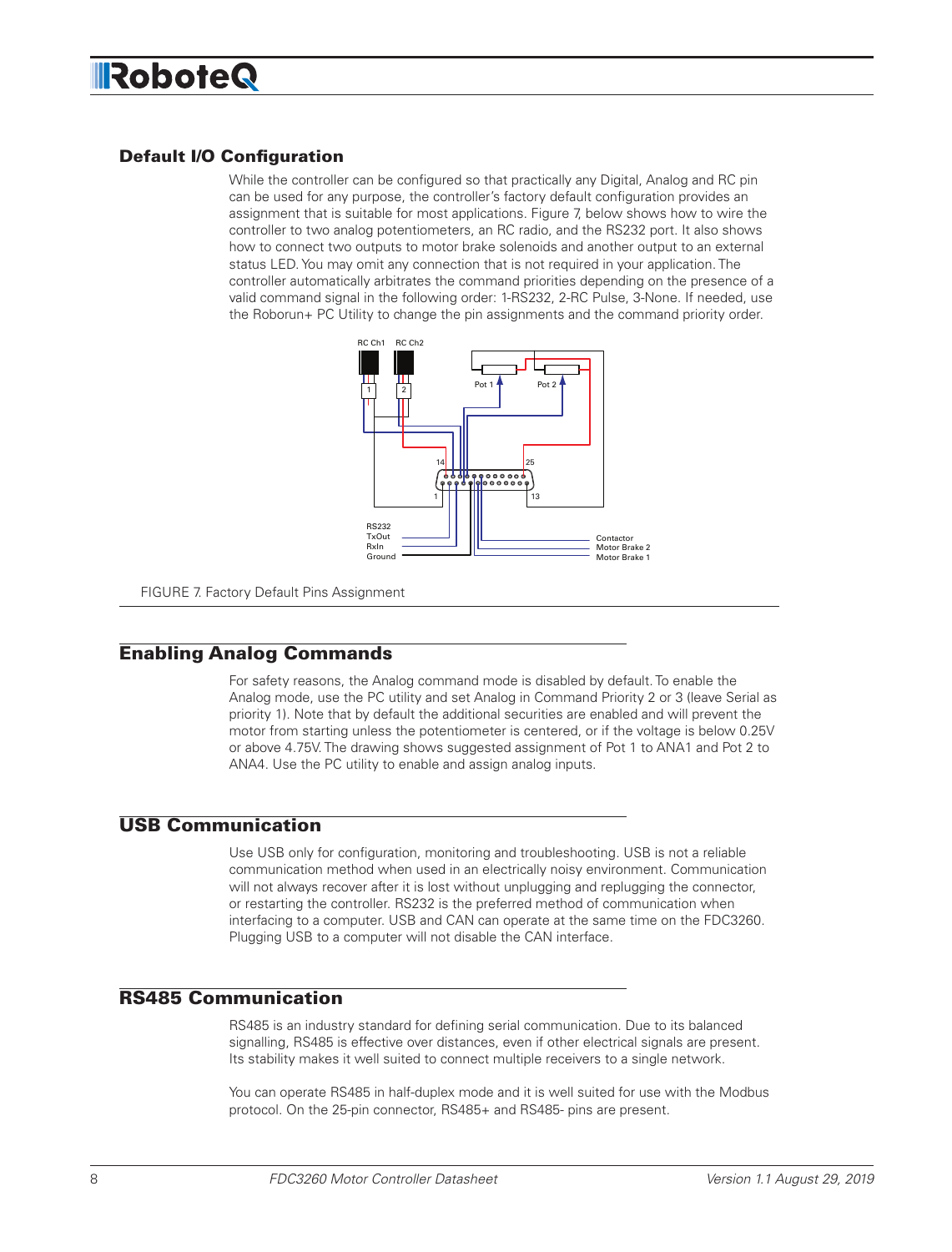#### Ethernet Communication

Ethernet communication is currently only available on the E versions of applicable Roboteq product. There is a connection port on the top of the unit for easy and rapid access. While the TCP and Modbus TCP protocols are supported, Serial is the preferred method to access all native commands.

#### Status LED Flashing Patterns

After the controller is powered on, the Power LED will tun on, indicating that the controller is On. The Status LED will be flashing at a 2 seconds interval. The flashing pattern provides operating or exception status information.



Additional status information may be obtained by monitoring the controller with the PC utility.

#### Battery Backed Clock and RAM

The battery backed clock and variables feature allows accurate time/date stamping of information such as status and error reports. It is important to note that the only Roboteq products that include this feature are ones that specifically say that battery backed clock is a product feature. If your Roboteq product has displayed time/date information but the product does not specifically list the battery backed clock as a feature, then the information displayed is random and not accurate.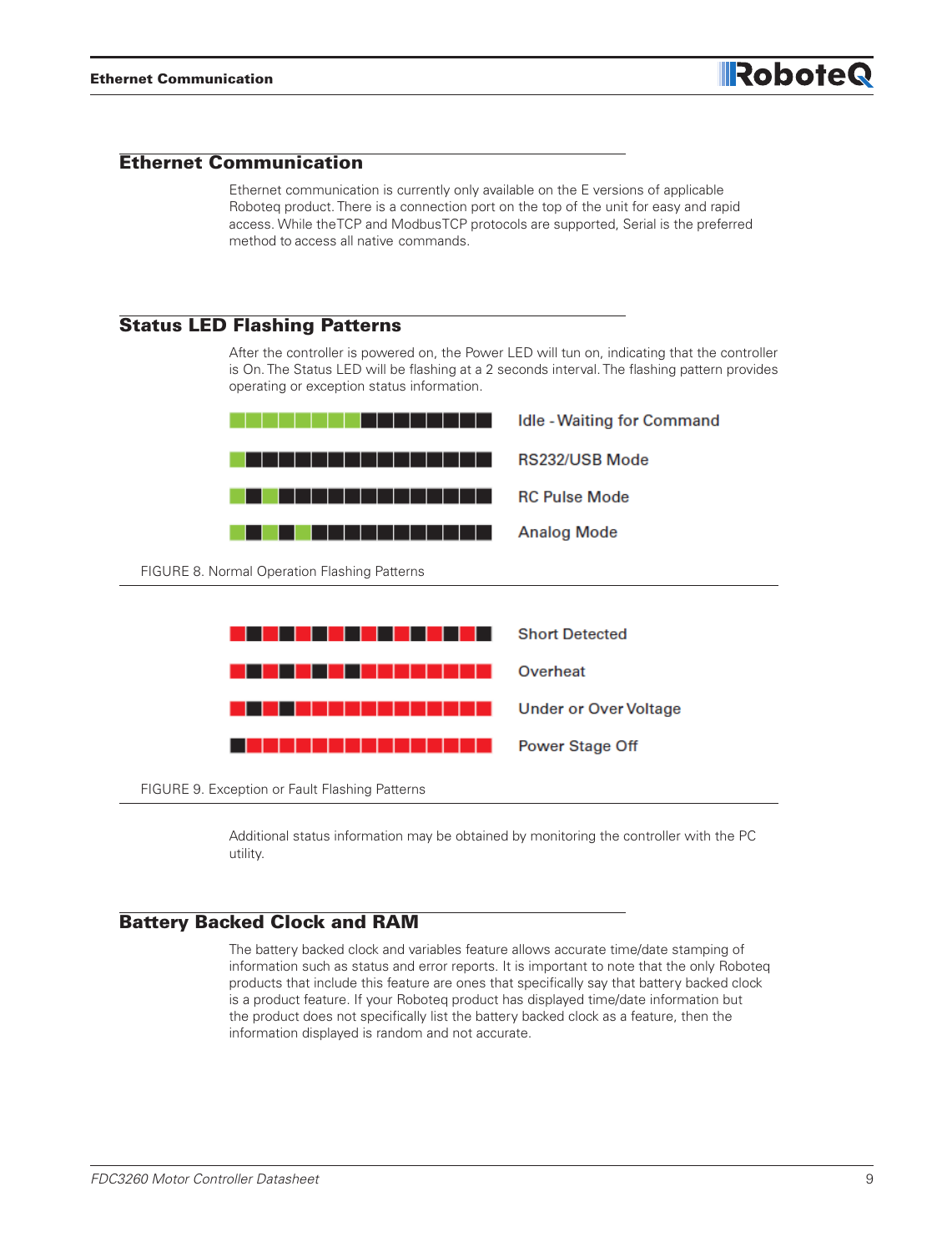The location of the battery is dependent on the product. However, any Roboteq product with this feature will run it on a 3V, 12.5mm coin style battery. The clock is accessible via the ^BEE commands and user input variables will remain even if the unit is powered off.

Please Note: Customers will be required to install the battery for the clock (type BR-1225), themselves. Units do not ship with the battery for the Battery Backed Clock, installed.

#### Safe Torque Off - STO (Certification No. M6A 104504 0001 Rev 00)

Safe Torque Off is a safe method for switching controller in a state where no torque is generated, regardless whether the controller is operating normally or is faulty. When STO is enabled, two digital inputs, DIN1 and DIN2 are remapped as STO1 and STO2. The inputs are redundant and both must have a 6V to 30V signal present at the same time in order for the Power MOSFETs to be energized. The controller will perform a self-check of the STO circuit at every power on and every time the STO inputs go from any state to both high. Once the STO hardware is verified to work, the controller will safely allow the motors to be energized. If either input is below 1V, the controller's outputs will be disabled. The STO circuit is verified and validated and can therefore be trusted instead of external relays. See [STO Manual](https://www.roboteq.com/index.php/docman/motor-controllers-documents-and-files/documentation/user-manual/716-sto-manual/file) for more information and maintenance instructions.

By factory default STO functionality is disabled. It must be enabled by removing the jumper located on the controller's PCB. STO functionality is only available in the T version of the controller.



Figure 10. STO input levels effects on controller output

The STO function is compliant to:

- IEC 61800-5-2:2007, SIL 3
- IEC 61508:2010, SIL 3
- IEC 62061:2005, SIL 3
- ISO 13849-1:2015, Category 3 Performance Level e

### Important Warning

**Activating STO does lead to no more torque generation on the motor. The motor will not be actively stopped but run out. In case of a multiple fault in the power stage a rotation might occur.**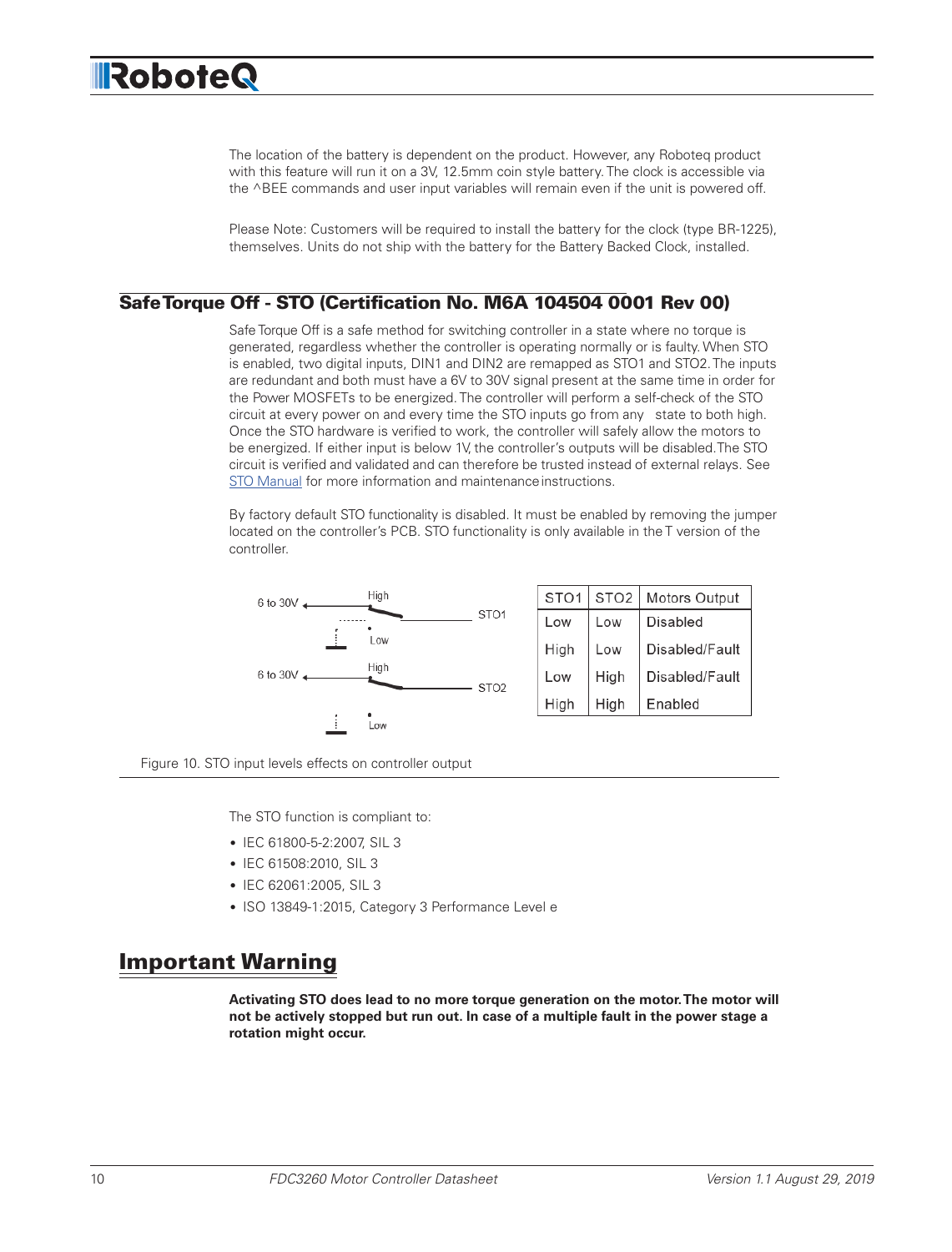#### Secure Connection to AMP FASTON™ Tabs

Power Motor and Battery connections are made via standard 250mils (6.35mm) AMP FASTON Tabs. FASTON connectors provide a high current and very secure connection, proven over decades of use in the automotive industry. For maximum current handling, use connectors for AWG8 wires.

FASTON connectors have an extremely tight fit and will not come off on their own. It is recommended, nevertheless, that the wiring is made so that the cables are never pulling the connector outward.

Frequent disconnects and reconnects will eventually loosen the connector's grip on the tab. If frequent disconnection is required, consider using Positive Lock connectors from TE Connectivity or their equivalent. These connectors have a spring-loaded tab latch pin that will lock into the hole of the male tab.

#### Electrical Specifications

#### Absolute Maximum Values

The values in the table below should never be exceeded, permanent damage to the controller may result.

| <b>Parameter</b>                                                                                                              | <b>Measure point</b>                                 | Min   | <b>Typical</b> | <b>Max</b> | <b>Units</b> |
|-------------------------------------------------------------------------------------------------------------------------------|------------------------------------------------------|-------|----------------|------------|--------------|
| <b>Battery Leads Voltage</b>                                                                                                  | Ground to Vmot                                       |       |                | 60(1)      | Volts        |
| Reverse Voltage on Battery Leads                                                                                              | Ground to Vmot                                       | $-1$  |                |            | Volts        |
| Power Control Voltage                                                                                                         | Ground to Pwr Control wire                           |       |                | 60(1)      | Volts        |
| Motor Leads Voltage                                                                                                           | Ground to U, V, W wires                              |       |                | 60(1)      | Volts        |
| Digital Output Voltage                                                                                                        | Ground to Output pins                                |       |                | 30         | Volts        |
| Analog and Digital Inputs Voltage                                                                                             | Ground to any signal pin on<br>DB25 & Encoder inputs |       |                | 30         | Volts        |
| RS232 I/O pins Voltage                                                                                                        | External voltage applied to<br>$Rx/Tx$ pins          |       |                | 30(2)      | Volts        |
| Case Temperature                                                                                                              | Case                                                 | $-40$ |                | 85         | $^{\circ}C$  |
| Humidity                                                                                                                      | Case                                                 |       |                | 100(3)     | $\%$         |
| Note 1: Can be even higher because of regeneration voltage. Never inject a DC voltage from a battery or<br>other fixed source |                                                      |       |                |            |              |
| Note 2: No voltage must be applied on Tx pin                                                                                  |                                                      |       |                |            |              |
| Note 3: Non condensing                                                                                                        |                                                      |       |                |            |              |

#### TABLE 3.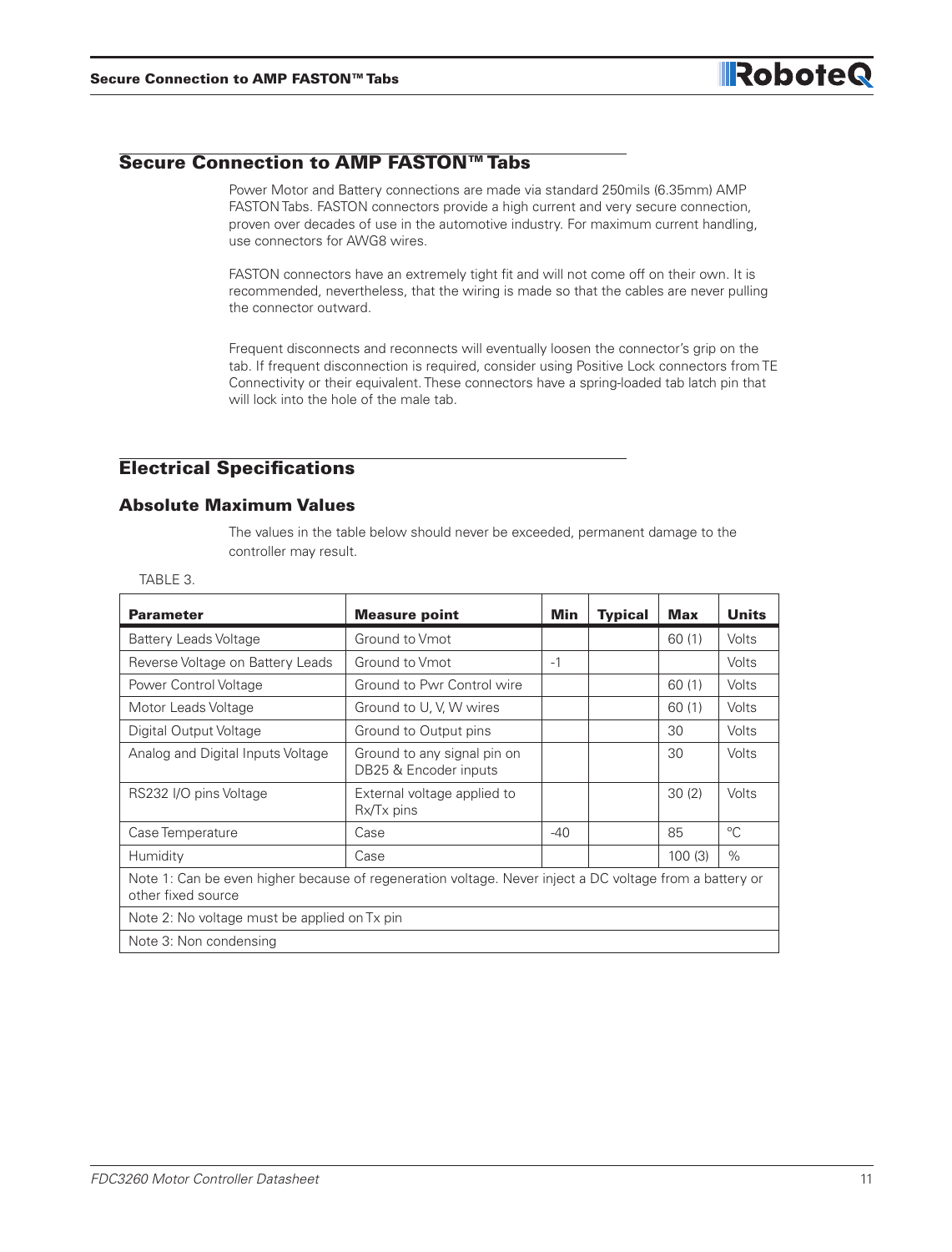#### Power Stage Electrical Specifications (at 25ºC ambient)

| <b>Parameter</b>                                                                                                               | <b>Measure point</b>                                                                           | <b>Model</b> | Min          | <b>Typ</b> | <b>Max</b>  | <b>Units</b> |  |  |
|--------------------------------------------------------------------------------------------------------------------------------|------------------------------------------------------------------------------------------------|--------------|--------------|------------|-------------|--------------|--|--|
| Input Voltage                                                                                                                  | Ground to Vmot                                                                                 | All          | 0(1)         |            | 60          | Volts        |  |  |
| Input continuous Max Current                                                                                                   | Power source current                                                                           | All          |              |            | 80          | Amps         |  |  |
| Output Voltage                                                                                                                 | Ground to U, V, W wires                                                                        | All          | 0(1)         |            | 60(2)       | Volts        |  |  |
| Power Control Voltage                                                                                                          | Ground to Power Control<br>wire                                                                | All          | 0(1)         |            | 65          | Volts        |  |  |
| Minimum Operating Voltage                                                                                                      | <b>VBat or PwrCtrl wires</b>                                                                   | All          | 10(3)        |            |             | Volts        |  |  |
| Over Voltage protection range                                                                                                  | Ground to Vmot                                                                                 | AlI          | 5            | 60(4)      | 63          | Volts        |  |  |
| Under Voltage protection range                                                                                                 | Ground to Vmot                                                                                 | All          | $\Omega$     | 5(4)       | 63          | Volts        |  |  |
| Idle Current Consumption                                                                                                       | Vmot or PwrCtrl wires                                                                          | All          | 50           | 100(5)     | 150         | mA           |  |  |
| ON Resistance (Excluding<br>wire resistance)                                                                                   | Vmot to U. V or W.<br>Ground to U, V or W                                                      |              |              | 2.5        |             | mOhm         |  |  |
| Max Current for 30s                                                                                                            | Motor current                                                                                  |              |              |            | 60          | Amps         |  |  |
| Continuous Max Current per channel                                                                                             | Motor current                                                                                  |              |              |            | 40(6)       | Amps         |  |  |
| Current Limit range                                                                                                            | Motor current                                                                                  |              | 10           | 50(7)      | 60          | Amps         |  |  |
| <b>Stall Detection Amps range</b>                                                                                              | Motor current                                                                                  |              | 10           | 60(7)      | 60          | Amps         |  |  |
| Stall Detection timeout range                                                                                                  | Motor current                                                                                  | All          | $\mathbf{1}$ | 500 (8)    | 65000       | msec         |  |  |
| Short Circuit Detection threshold (9)                                                                                          | Between Motor wires or<br>Between Motor wires<br>and ground or Between<br>Motor wires and Vmot |              |              |            | 125<br>(10) | Amps         |  |  |
| <b>Motor Acceleration/ Deceleration</b><br>range                                                                               | Motor Output                                                                                   | All          | 100          | 500(11)    | 65000       | msec         |  |  |
| Power cable thickness                                                                                                          | Power input and output                                                                         | AlI          |              | 8          |             | <b>AWG</b>   |  |  |
| Note 1: Negative voltage will cause a large surge current. Protection fuse needed if battery polarity<br>inversion is possible |                                                                                                |              |              |            |             |              |  |  |
| Note 2: Can be even higher because of regeneration voltage. Never inject a DC voltage from a battery or<br>other fixed source  |                                                                                                |              |              |            |             |              |  |  |
| Note 3: Minimum voltage must be present on VBat or Power Control wire                                                          |                                                                                                |              |              |            |             |              |  |  |
| Note 4: Factory default value. Adjustable in 0.1V increments                                                                   |                                                                                                |              |              |            |             |              |  |  |
| Note 5: Current consumption is lower when higher voltage is applied to the controller's VBat or PwrCtrl wires                  |                                                                                                |              |              |            |             |              |  |  |
| Note 6: Estimate. Limited by case temperature. Current may be higher with better cooling                                       |                                                                                                |              |              |            |             |              |  |  |
| Note 7: Factory default value. Adjustable in 0.1A increments                                                                   |                                                                                                |              |              |            |             |              |  |  |
| Note 8: Factory default value. Time in ms that Stall current must be exceeded for detection                                    |                                                                                                |              |              |            |             |              |  |  |
| Note 9: Controller will stop until zero command given in case of short circuit detection                                       |                                                                                                |              |              |            |             |              |  |  |
| Note 10: Approximate value                                                                                                     |                                                                                                |              |              |            |             |              |  |  |
|                                                                                                                                | Note 11: Factory default value. Time in ms for power to go from 0 to 100%                      |              |              |            |             |              |  |  |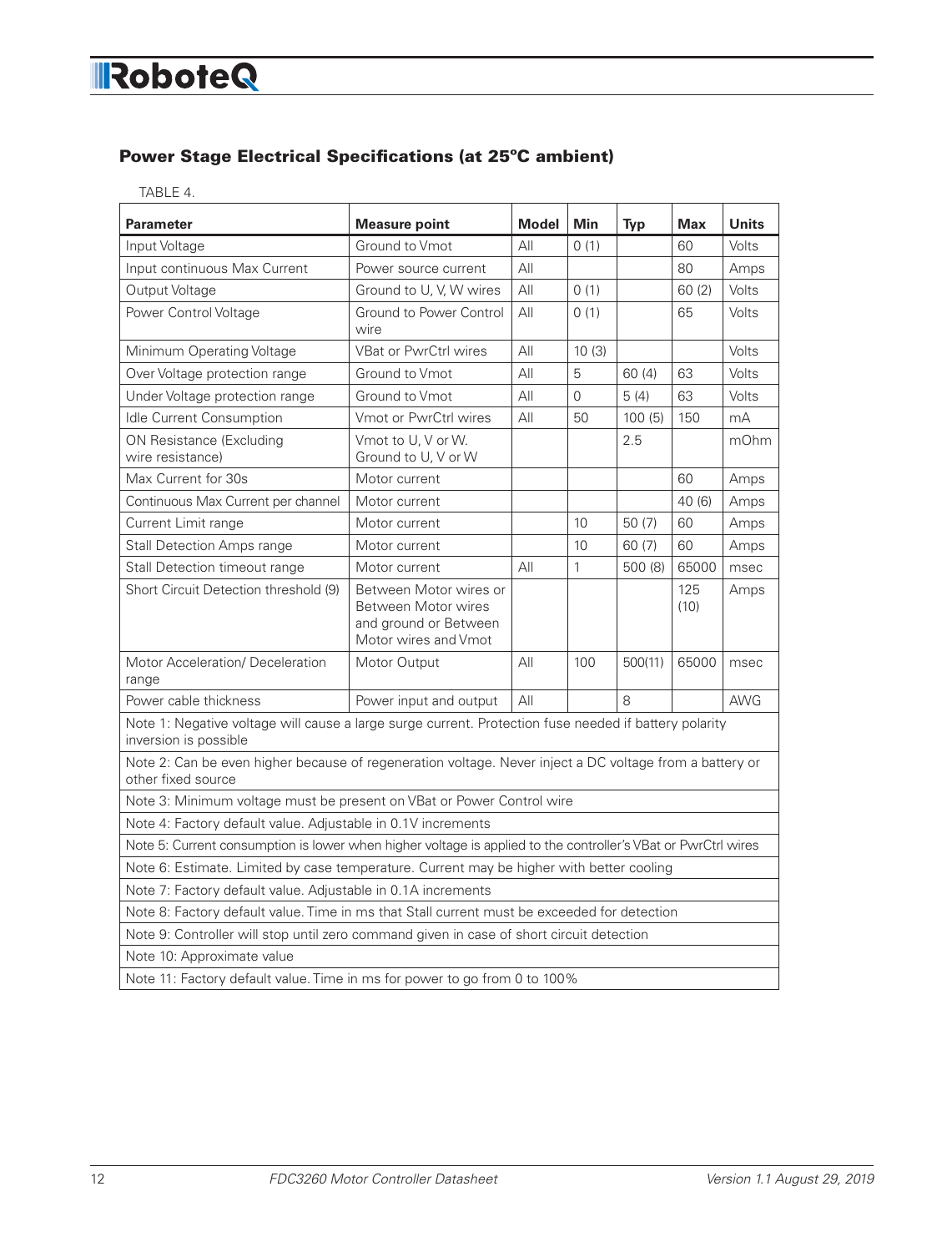#### Command, I/O and Sensor Signals Specifications

| <b>Parameter</b>                      | <b>Measure point</b>       | Min   | <b>Typ</b> | <b>Max</b> | <b>Units</b> |
|---------------------------------------|----------------------------|-------|------------|------------|--------------|
| Main 5V Output Voltage                | Ground to 5V pins on       | 4.6   | 4.9        | 5.2        | Volts        |
| 5V Output Current                     | 5V pins on RJ45 and DSub15 |       |            | 200(1)     | mA           |
| Encoder resolution                    | Encoder inputs             |       |            | 128        | <b>PPR</b>   |
| Digital Output Voltage                | Ground to Output pins      |       |            | 30         | Volts        |
| Output On resistance                  | Output pin to ground       |       | 0.25       | 0.5        | Ohm          |
| Output Short circuit threshold        | Output pin                 | 1.7   |            | 3.5        | Amps         |
| Digital Output Current                | Output pins, sink current  |       |            | 1.5        | Amps         |
| Input Impedances (except<br>DIN11-19) | AIN/DIN Input to Ground    |       | 53         |            | kOhm         |
| Digital Input 0 Level                 | Ground to Input pins       | $-1$  |            | 1          | Volts        |
| Digital Input 1 Level                 | Ground to Input pins       | 3     |            | 30         | Volts        |
| Analog Input Range                    | Ground to Input pins       | 0     |            | 5.1        | Volts        |
| Analog Input Precision                | Ground to Input pins       |       | 0.5        |            | $\%$         |
| Analog Input Resolution               | Ground to Input pins       |       | 1          |            | mV           |
| Encoder Frequency                     |                            |       |            | 500        | kHz          |
| Pulse durations                       | Pulse inputs               | 20000 |            | 10         | <b>US</b>    |
| Pulse repeat rate                     | Pulse inputs               | 50    |            | 250        | Hz           |
| Pulse Capture Resolution              | Pulse inputs               |       | 1          |            | <b>US</b>    |
| Frequency Capture                     | Pulse inputs               | 100   |            | 1000       | Hz           |
| Note 1: Sum of all 5VOut outputs      |                            |       |            |            |              |

#### Operating & Timing Specifications

TABLE 6.

| <b>Parameter</b>                                              | <b>Measure Point</b>     | Min  | Typ        | <b>Max</b> | <b>Units</b> |  |  |
|---------------------------------------------------------------|--------------------------|------|------------|------------|--------------|--|--|
| Command Latency                                               | Command to output change | 0    | 0.5        |            | ms           |  |  |
| PWM Frequency                                                 | Motor Output             | 10   | 16         | 25         | kHz          |  |  |
| Closed Loop update rate                                       | Internal                 |      | 1000       |            | Hz           |  |  |
| RS232 baud rate                                               | Rx & Tx pins             |      | 115200 (1) |            | Bits/s       |  |  |
| RS232 Watchdog timeout                                        | Rx pin                   | 1(2) |            | 65000      | ms           |  |  |
| Note 1: 115200, 8-bit, no parity, 1 stop bit, no flow control |                          |      |            |            |              |  |  |
| Note 2: May be disabled with value 0                          |                          |      |            |            |              |  |  |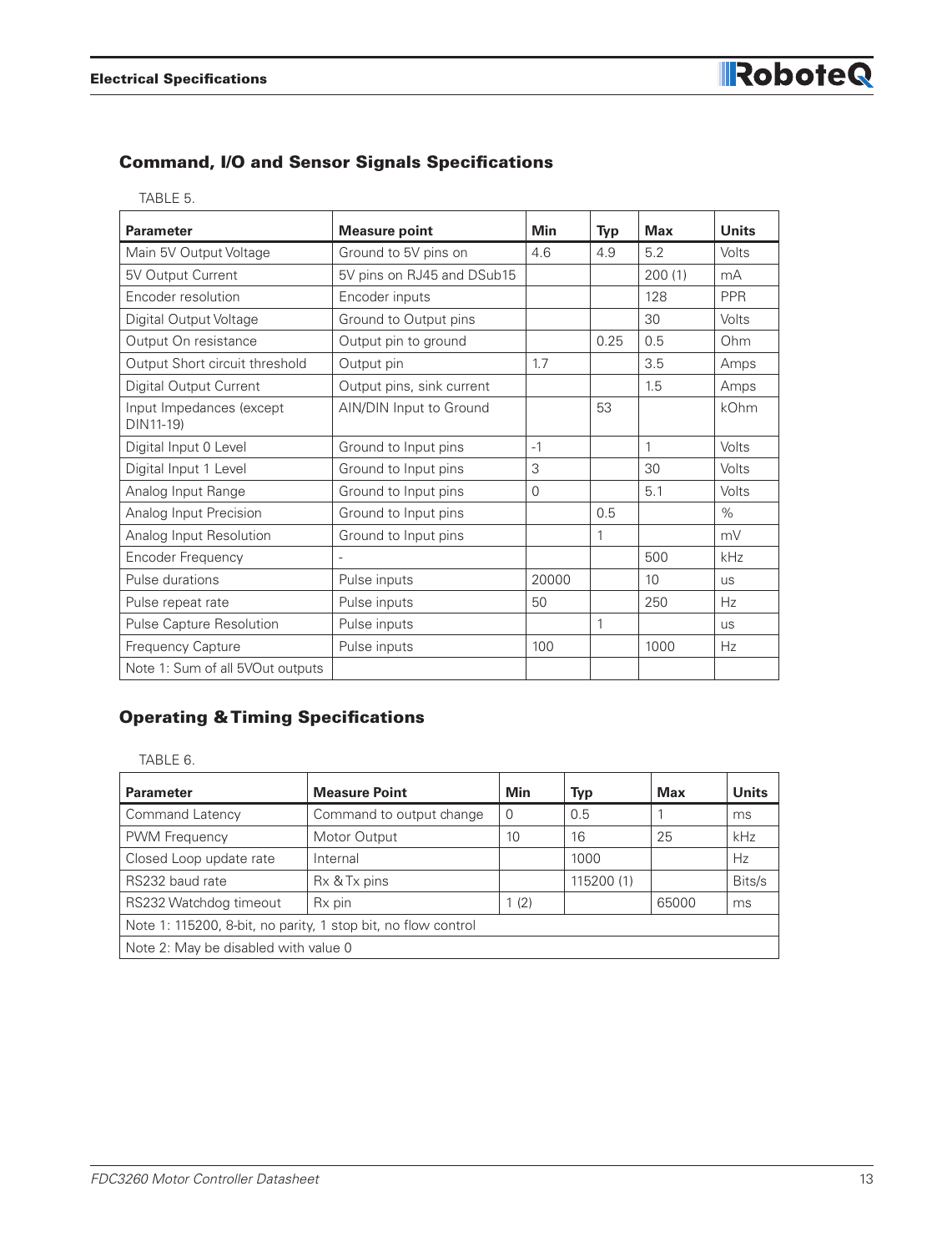# **RoboteQ**

### **Scripting**

TABLE 7.

| <b>Parameter</b>              | <b>Measure Point</b> | Min    | <b>Typ</b> | <b>Max</b> | <b>Units</b> |
|-------------------------------|----------------------|--------|------------|------------|--------------|
| <b>Scripting Flash Memory</b> | Internal             |        | 32K        |            | <b>Bytes</b> |
| Max Basic Language programs   | Internal             | 2000   |            | 3000       | Lines        |
| Integer Variables             | Internal             |        | 4096       |            | Words (1)    |
| <b>Boolean Variables</b>      | Internal             |        | 8192       |            | Symbols      |
| <b>Execution Speed</b>        | Internal             | 50 000 | 100 000    |            | Lines/s      |
| Note 1: 32-bit words          |                      |        |            |            |              |

#### Thermal Specifications

TABLE 8.

| <b>Parameter</b>                                                                                                                                                                                                                                                                                                 | <b>Measure Point</b>  | <b>Min</b>      | <b>Typ</b> | <b>Max</b>    | <b>Units</b> |
|------------------------------------------------------------------------------------------------------------------------------------------------------------------------------------------------------------------------------------------------------------------------------------------------------------------|-----------------------|-----------------|------------|---------------|--------------|
| Case Temperature                                                                                                                                                                                                                                                                                                 | Case                  | $-40$           |            | 85(1)         | $^{\circ}C$  |
| Thermal Protection range                                                                                                                                                                                                                                                                                         | Case                  | 80              |            | 90(2)         | $^{\circ}C$  |
| Power Dissipation                                                                                                                                                                                                                                                                                                | Case                  |                 |            | 70            | <b>Watts</b> |
| Thermal resistance                                                                                                                                                                                                                                                                                               | Power MOSFETs to case |                 |            | 0.6           | °C/W         |
| Humidity                                                                                                                                                                                                                                                                                                         | Case                  |                 |            | 95            | $\%$         |
| Ambient temperature                                                                                                                                                                                                                                                                                              | Ambient               |                 |            | 55            | $\circ$ C    |
| <b>Pollution Degree</b>                                                                                                                                                                                                                                                                                          |                       | PD <sub>2</sub> |            |               |              |
| Fast fuse to install                                                                                                                                                                                                                                                                                             | (3)                   | 40              |            | $2 \times 40$ | Amps         |
| Overload motor protection                                                                                                                                                                                                                                                                                        |                       | Check note 4    |            |               |              |
| Note 1: Thermal protection will protect the controller power                                                                                                                                                                                                                                                     |                       |                 |            |               |              |
| Note 2: Max allowed power out starts lowering at minimum of range, down to 0 at max of range                                                                                                                                                                                                                     |                       |                 |            |               |              |
| Note 3: For operating only one channel install 40A fuse and for operating all channels $2 \times 40$ A fuse should<br>be installed. Power source must be capable to blow the fuse instantly in case of short circuit. There are<br>two power terminal tabs. Fuse should be installed in both of them for safety. |                       |                 |            |               |              |
| Note 4: Current limiting mechanism available through firmware. External overload motor protection can be<br>used if required (provided by user)                                                                                                                                                                  |                       |                 |            |               |              |

#### Mechanical Specifications

| Weight                 | <b>Board</b> | 500 (1) | g (lbs) |
|------------------------|--------------|---------|---------|
| Power Connectors width | Terminal tab | 0.25    | Inches  |